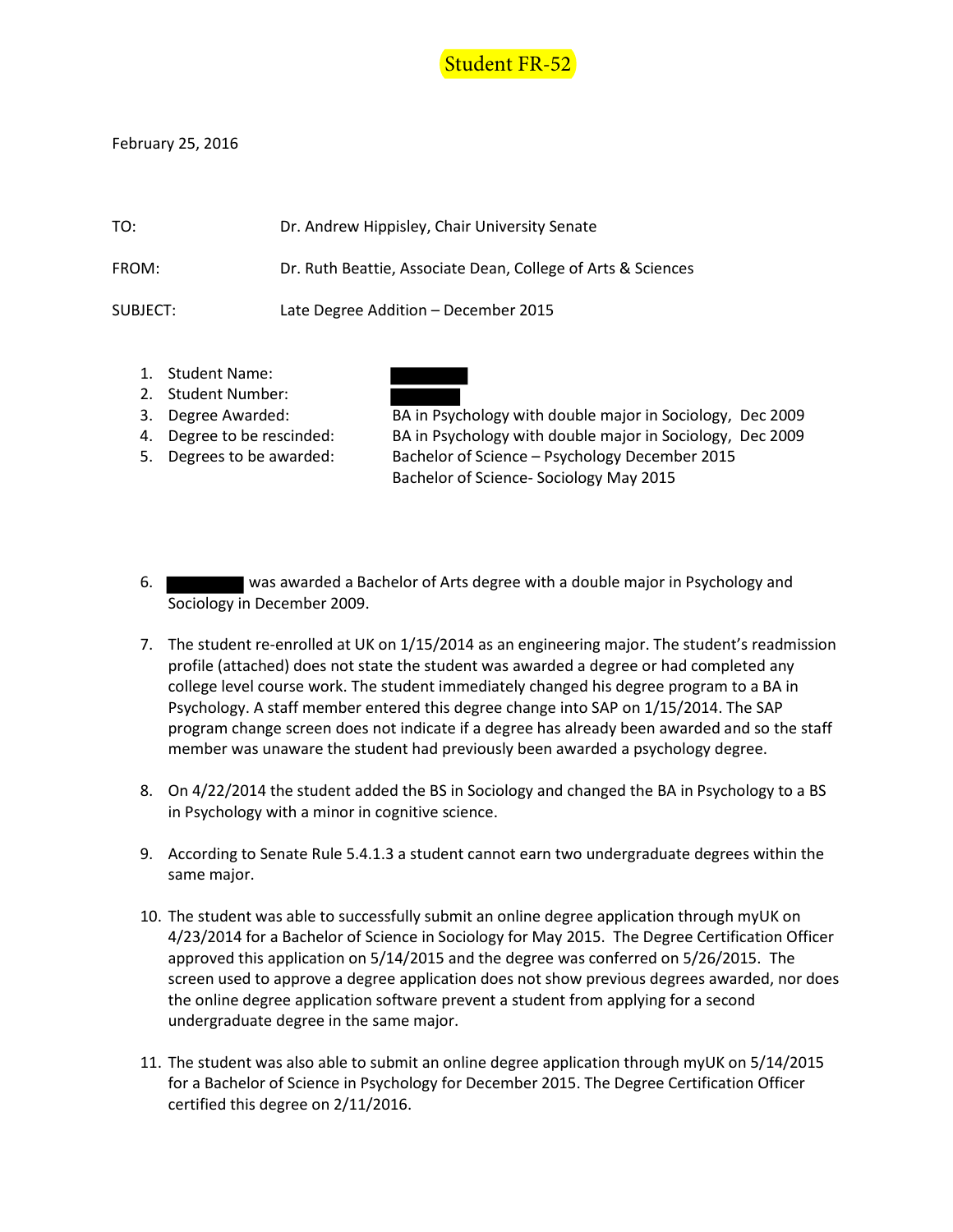- 12. On 2/11/2016, the Registrar's Office rescinded the previously awarded Bachelor of Science in Sociology degree and denied the Bachelor of Science in Psychology degree.
- 13. The student has completed the degree requirements for a Bachelor of Science in Psychology and a Bachelor of Science in Sociology.
- 14. The student's faculty advisor was not aware that the student had been previously awarded a degree in psychology and sociology as the readmission profile did not state the student was awarded a degree. Additionally, an APEX audit for this student did not indicate that a degree had been awarded with the two majors in question. Likewise, the program registration screen in SAP does not list if a student has been awarded a degree. Furthermore, the student was able to submit a degree application online through myUK for both of the majors that had previously been awarded.
- 15. The student should not be penalized for the multiple technical errors that resulted in the two new degree applications being denied. Therefore, the College of Arts & Sciences supports awarding both BS degrees.

### 16. We are petitioning

- (a) The rescinding of the BA in Psychology with double major in Sociology, Dec 2009; and
- (b) The awarding of the BS in Sociology May 2015 and the BS in Psychology December 2015.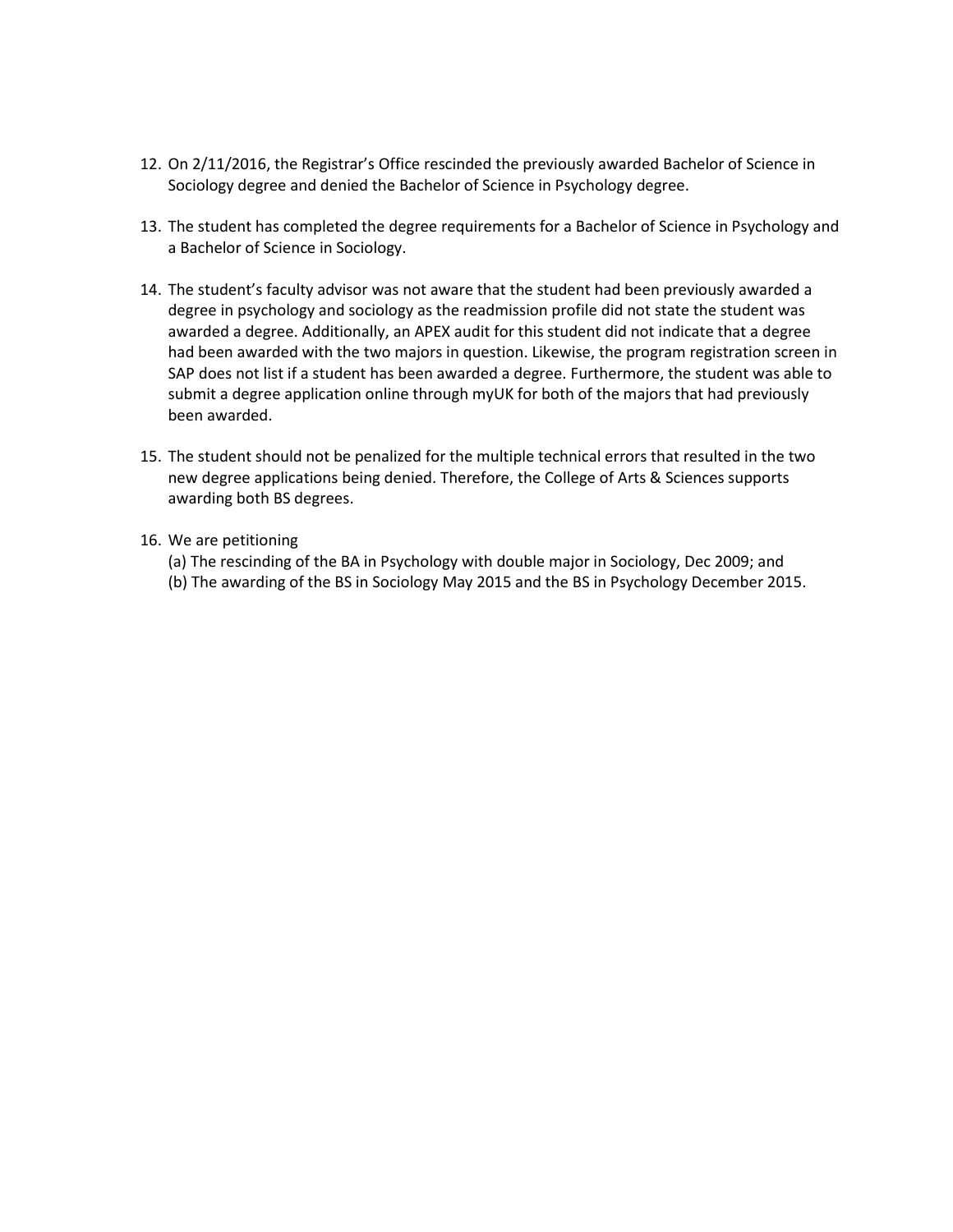# **Brothers, Sheila C**

| From:    | Cooper, Sean R                   |
|----------|----------------------------------|
| Sent:    | Thursday, March 17, 2016 1:43 PM |
| To:      | Brothers, Sheila C               |
| Subject: | A&S Senate petition (FR-52)      |

\_\_\_\_\_\_\_\_\_\_\_\_\_\_\_\_\_\_\_\_\_\_\_\_\_\_\_\_\_\_\_\_\_\_\_\_\_\_\_\_\_\_\_\_\_\_\_\_\_\_\_\_\_\_\_\_\_\_\_\_\_\_\_\_\_\_\_\_\_\_\_\_\_\_\_\_\_\_\_\_\_\_\_\_\_

RE: A&S Senate petition (FR‐52)

I will note that a college advisor, with whom students are required to meet every semester prior to an advisor hold being lifted, has access to prior degrees awarded information via the unofficial transcript and/or SAP's Degrees Awarded tab. This student has been enrolled for five semesters since the initial degree (BA) was conferred in December 2009. I have seen nothing to suggest or support that the December 2009 BA degree was awarded in err.

**Sean Cooper, Ed.S.** | **Senior Associate Registrar** | **University of Kentucky** 10 Funkhouser Bldg. | Lexington, KY 40506-0054 | ☎ 859.257.7157 | 禹 859.257.7160 | ⊠ sean.cooper@uky.edu | **WWW.uky.edu/registrar** 



### STATEMENT OF CONFIDENTIALITY

The contents of this e-mail message and any attachments are confidential and are intended solely for addressee. The information may also be legally privileged. This transmission is sent in trust, for the sole purpose of delivery to the intended recipient. If you have received this transmission in error, any use, reproduction or dissemination of this transmission is strictly prohibited. If you are not the intended recipient, please immediately notify the sender by reply e-mail or at (859) 257-7157 and delete this message and its attachments, if any.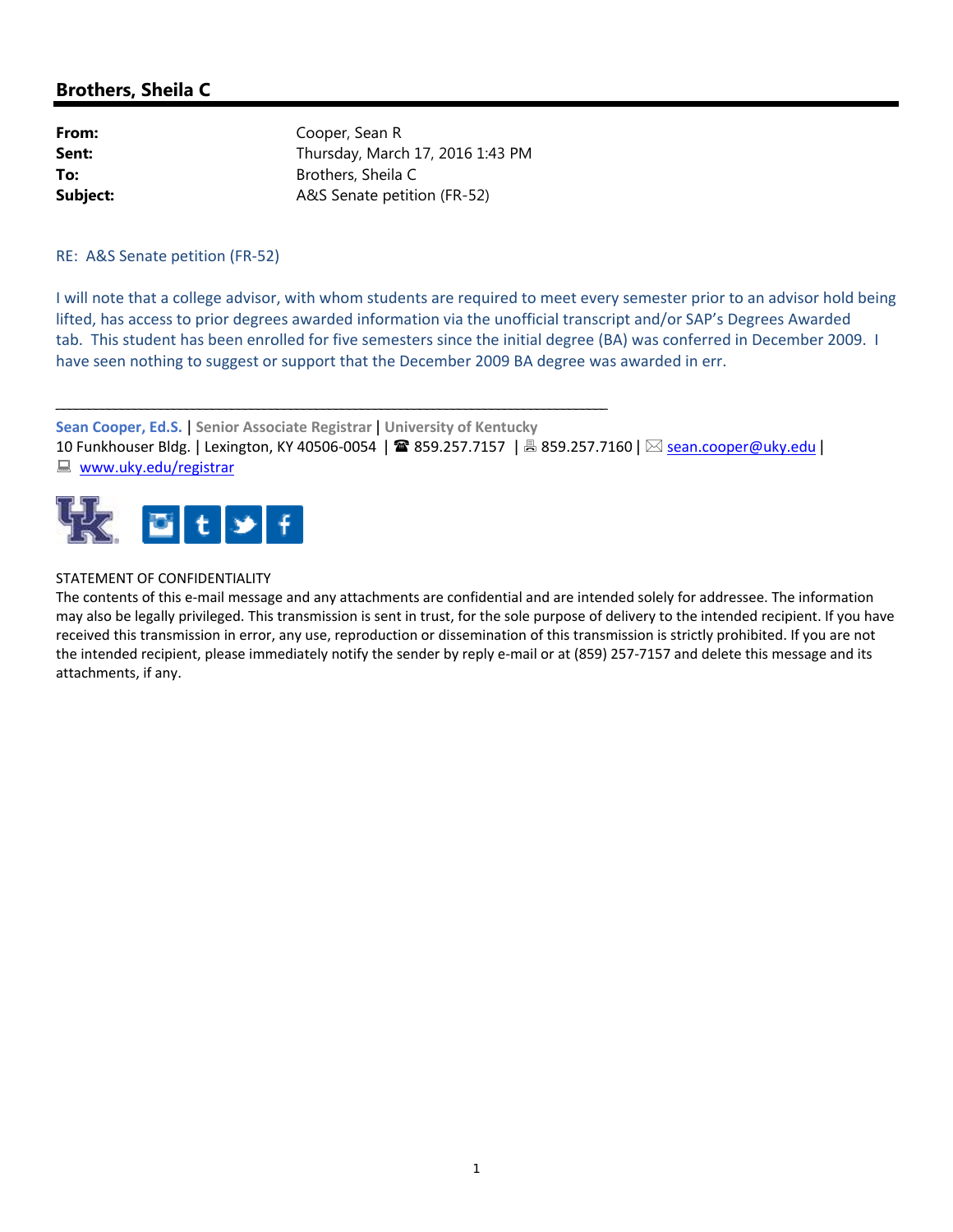## **Brothers, Sheila C**

| Hatfield, Holly N                 |
|-----------------------------------|
| Wednesday, March 23, 2016 8:08 AM |
| Brothers, Sheila C                |
| RE: A&S Senate Petitions          |
|                                   |

Of course! Sorry about that. There were a lot of emails back and forth with the student. I'm also forwarding my initial contact with the student about clarifying the degree programs and the request to follow‐up for more direct confirmation.

Holly Hatfield | Graduation Certification Officer College of Arts and Sciences 202 Patterson Office Tower | Lexington, KY 40506 p: 859.257.4375 | www.as.uky.edu

#### **Confidentiality Statement**

This e-mail transmission and any files that accompany it may contain sensitive information belonging to the sender. The information is intended only for the use of the individual or entity named. If you are not the intended recipient, you are hereby notified that any disclosure, copying, distribution, or the taking of any action in reliance on the contents of this information is strictly prohibited.

**From:** Hatfield, Holly N **Sent:** Friday, March 18, 2016 3:29 PM **To:** ' **Subject:** RE: Submitting Petition

Thank you very much for the confirmations,

Holly Hatfield | Graduation Certification Officer College of Arts and Sciences 202 Patterson Office Tower | Lexington, KY 40506 p: 859.257.4375 | www.as.uky.edu

**Confidentiality Statement**

This e-mail transmission and any files that accompany it may contain sensitive information belonging to the sender. The information is intended only for the use of the individual or entity named. If you are not the intended recipient, you are hereby notified that any disclosure, copying, distribution, or the taking of any action in reliance on the contents of this information is strictly prohibited.

**From:** ] **Sent:** Friday, March 18, 2016 3:20 PM **To:** Hatfield, Holly N **Subject:** RE: Submitting Petition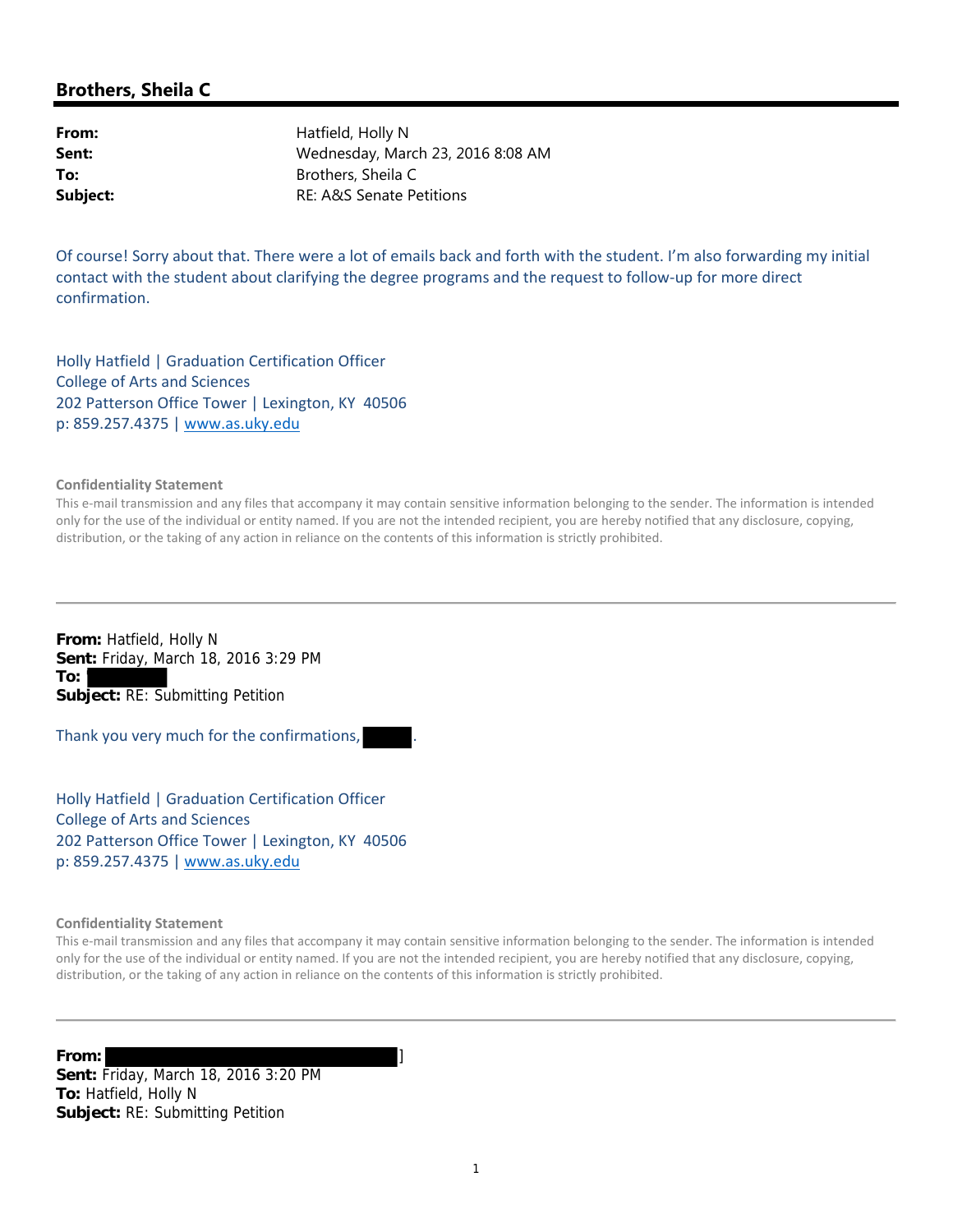On Mar 18, 2016 2:49 PM, "Hatfield, Holly N" <holly.hatfield@uky.edu> wrote:

Just to clarify, you are confirming that you wish that the College of Arts and Sciences continues with the petition to have your 2009 Bachelor of Arts degree rescinded and request to have two Bachelor of Sciences degree awarded for May 2015. If this petition is granted, your previously awarded 2009 Bachelor of Arts will be removed from your academic record and there will be no evidence in your record that you earned a Bachelor of Arts degree. Please be aware that while a petition is being made on your behalf, there is no guarantee that the Senate Council and Senate will grant it. We will proceed with the petition process and update you once action is taken.

Holly Hatfield | Graduation Certification Officer College of Arts and Sciences 202 Patterson Office Tower | Lexington, KY 40506 p: 859.257.4375 | www.as.uky.edu<http://www.as.uky.edu/>

Confidentiality Statement

This e‐mail transmission and any files that accompany it may contain sensitive information belonging to the sender. The information is intended only for the use of the individual or entity named. If you are not the intended recipient, you are hereby notified that any disclosure, copying, distribution, or the taking of any action in reliance on the contents of this information is strictly prohibited.

**From:**

**Sent:** Friday, March 18, 2016 10:21 AM **To:** Hatfield, Holly N **Subject:** Re: Submitting Petition

I'd prefer to have both awarded as BS degrees.

‐R

,

From: Hatfield, Holly N Sent: Friday, March 18, 2016 9:29 AM To: Subject: Submitting Petition Importance: High

I wanted to update you on the progress of the petition that we are submitting on your behalf. We have received some contact from a University Senate representative. She indicated that we may need to reconsider the kinds of degrees were are petitioning for. Basically, we may have a greater chance of approval for the degree changes if we keep your original 2009 degree (BA ‐ Psychology with double major in Sociology) but remove the Sociology major and then award a BS in Sociology for 2015, instead of asking to have your original BA degree from 2009 actually removed from your academic record and two new BS degrees awarded for 2015. Of course, this is just a suggestion, but I wanted to give you all of the information I have received after we had previously discussed your options.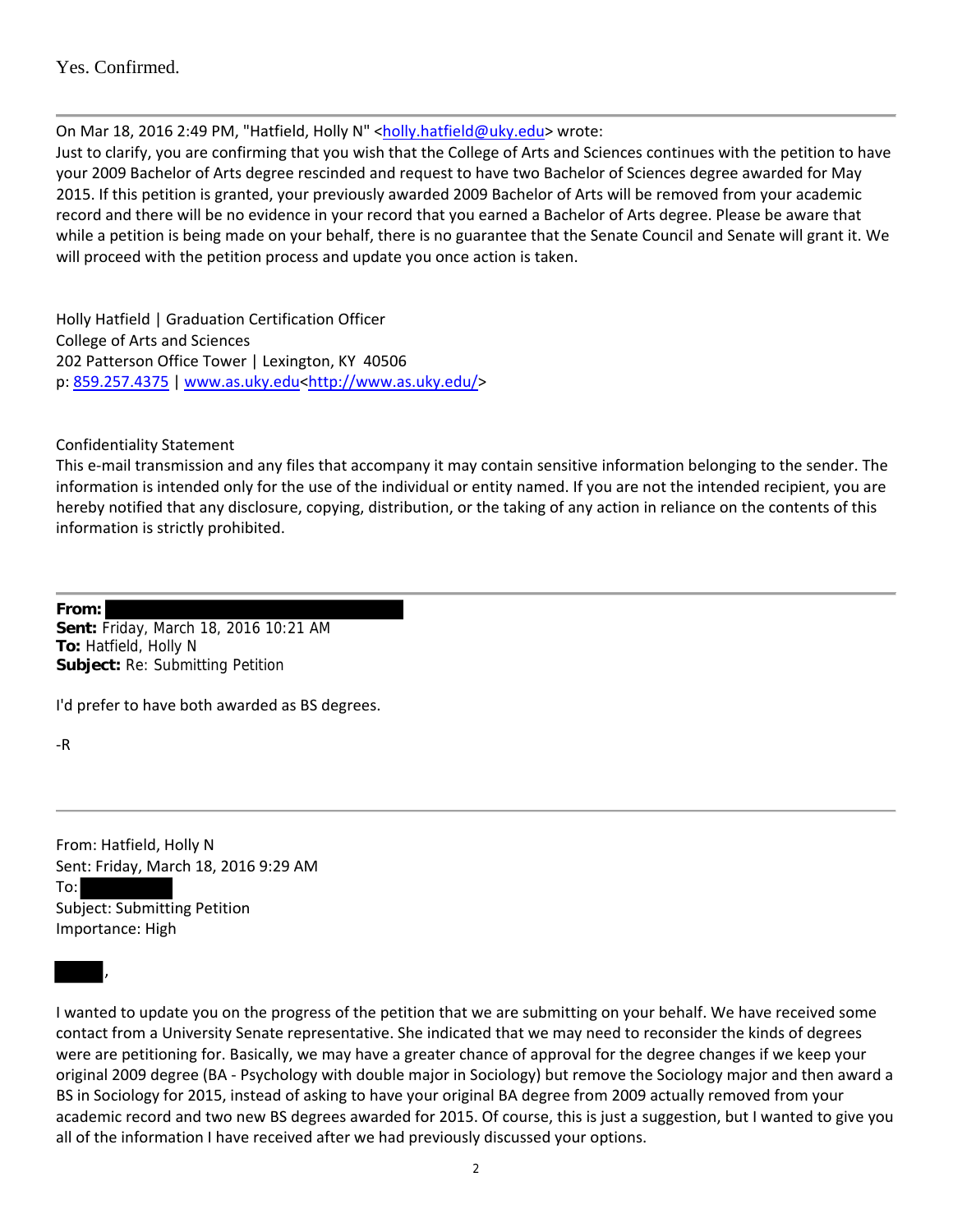So at this point, you can continue to petition to have both degrees awarded as Bachelor of Science, or keep the first Bachelor of Arts and request a second degree as a Bachelor of Science. With this new information in mind, I'm going to ask you to respond to this email to document which option you prefer and we will present your decision to the University Senate. I know this has been a long process but I appreciate your patience and your time!

Please let me know if there's anything I can help with.

Holly Hatfield | Graduation Certification Officer College of Arts and Sciences 202 Patterson Office Tower | Lexington, KY 40506 p: 859.257.4375 | www.as.uky.edu<http://www.as.uky.edu/>

## Confidentiality Statement

This e-mail transmission and any files that accompany it may contain sensitive information belonging to the sender. The information is intended only for the use of the individual or entity named. If you are not the intended recipient, you are hereby notified that any disclosure, copying, distribution, or the taking of any action in reliance on the contents of this information is strictly prohibited.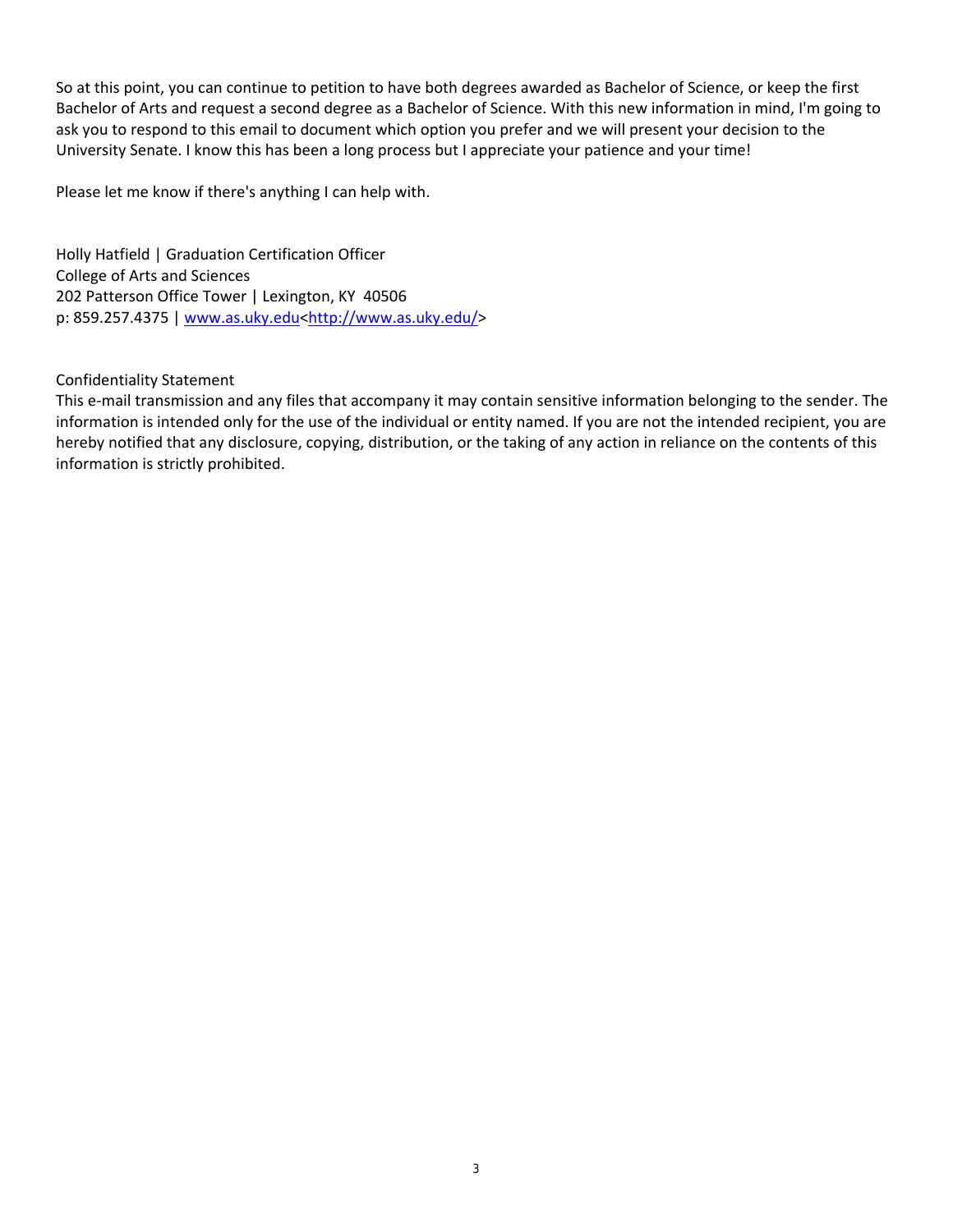# **Brothers, Sheila C**

**From:** Hatfield, Holly N **Sent:** Wednesday, March 23, 2016 8:24 AM **To:** Brothers, Sheila C **Subject:** FW: Degree Application

Regarding the initial request for direct confirmation from the student. Please see below.

Holly Hatfield | Graduation Certification Officer College of Arts and Sciences 202 Patterson Office Tower | Lexington, KY 40506 p: 859.257.4375 | www.as.uky.edu

#### **Confidentiality Statement**

This e-mail transmission and any files that accompany it may contain sensitive information belonging to the sender. The information is intended only for the use of the individual or entity named. If you are not the intended recipient, you are hereby notified that any disclosure, copying, distribution, or the taking of any action in reliance on the contents of this information is strictly prohibited.

**From:** Vaught, Aaron S **Sent:** Thursday, March 17, 2016 4:01 PM **To:** Hatfield, Holly N **Subject:** RE: Degree Application

Ruth wants a more direct confirmation form the student. Send him a follow‐up email asking for confirmation that he knows if the one degree is resented and the request for the two BS degrees be awarded would be for 2015 and not 2009. Mention Sheila's point about ramifications related to job/school applications.

Also, ask Ruth about the possibility of awarding the BS PSY for 2009 and the BS SOC for 2015 instead of both for 2015.

When you get the confirmation email back from the student send it to Sheila.

**Aaron Vaught Data Analyst Senior Enrollment Management and Decision Support 233 Patterson Office Tower Lexington, KY 40506-0027 Phone: 859-257-2031 Fax: 859-257-5459** 

**From:** Hatfield, Holly N **Sent:** Thursday, March 17, 2016 3:37 PM